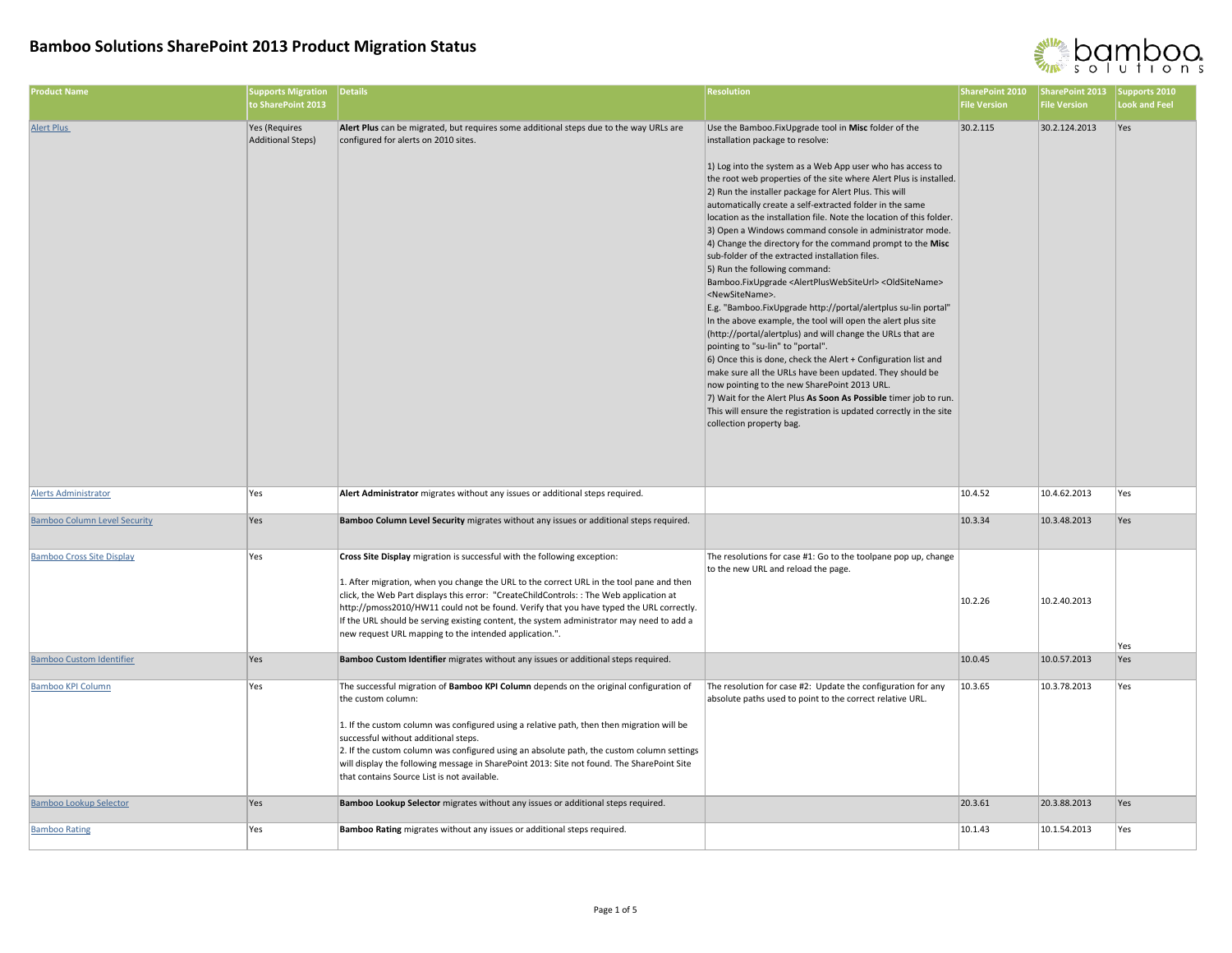

| <b>Bamboo Rich Text</b>                                 | Yes                                                 | <b>Bamboo Rich Text</b> migrates without any issues or additional steps required.                                                                                                                                                                                                                                                                                                                                                                                                                                             |                                                                                                                                                                                                                                                                                                                                                                                                           | 10.3.27            | 10.3.28.2013                  | Yes                         |
|---------------------------------------------------------|-----------------------------------------------------|-------------------------------------------------------------------------------------------------------------------------------------------------------------------------------------------------------------------------------------------------------------------------------------------------------------------------------------------------------------------------------------------------------------------------------------------------------------------------------------------------------------------------------|-----------------------------------------------------------------------------------------------------------------------------------------------------------------------------------------------------------------------------------------------------------------------------------------------------------------------------------------------------------------------------------------------------------|--------------------|-------------------------------|-----------------------------|
| <b>Bamboo Validator Column</b>                          | Yes                                                 | Bamboo Validator Column migrates without any issues or additional steps required.                                                                                                                                                                                                                                                                                                                                                                                                                                             |                                                                                                                                                                                                                                                                                                                                                                                                           | 10.3.20            | 10.3.35.2013                  | Yes                         |
| <b>Bamboo Visual Indicator</b>                          | Yes                                                 | Bamboo Visual Indicator migrates without any issues or additional steps required.                                                                                                                                                                                                                                                                                                                                                                                                                                             |                                                                                                                                                                                                                                                                                                                                                                                                           | 10.3.59            | 10.3.79.2013                  | Yes                         |
| <b>Calendar Plus</b>                                    | Yes                                                 | Calendar Plus migrates without any issues or additional steps required.                                                                                                                                                                                                                                                                                                                                                                                                                                                       |                                                                                                                                                                                                                                                                                                                                                                                                           | 40.1.143           | 40.1.155.2013                 | Yes                         |
| <b>Chart Plus</b>                                       | Yes                                                 | Chart Plus migrates without any issues or additional steps required.                                                                                                                                                                                                                                                                                                                                                                                                                                                          |                                                                                                                                                                                                                                                                                                                                                                                                           | 30.5.109           | 30.5.164.2013                 | Yes                         |
| <b>Community Central</b>                                | No (Does not<br>support)                            | Community Central migration has the following issues with Bamboo Discussion Board Plus:<br>1. Showing an error message when opening the migrated discussion list in SP2013 site.<br>2. Creating a new Discussion Board Plus list after migrating and creating a Rating column for<br>the list, then afterward when clicking on the Topic, it does not show the Rating column for<br>all Replies. This happens for the current Web Application.                                                                                |                                                                                                                                                                                                                                                                                                                                                                                                           | 10.1.91            | 10.1.32.2013                  | N <sub>o</sub>              |
| Data-Viewer Web Part                                    | Yes                                                 | Data-Viewer Web Part migrates without any issues or additional steps required.                                                                                                                                                                                                                                                                                                                                                                                                                                                |                                                                                                                                                                                                                                                                                                                                                                                                           | 30.6.72            | 30.6.89.2013                  | Yes                         |
| <b>Discussion Board Plus</b>                            | No (Does not<br>support)                            | Discussion Board Plus migration has the following issues:<br>1. Showing an error message when opening the migrated discussion list in SP2013 site.<br>2. Creating a new Discussion Board Plus list after migrating and creating a Rating column for<br>the list, then afterward when clicking on the Topic, it does not show the Rating column for<br>all Replies. This happens for the current Web Application.                                                                                                              |                                                                                                                                                                                                                                                                                                                                                                                                           | 10.5.30            | 10.5.64.2013                  | No                          |
| <b>Filters Collection</b>                               | Yes                                                 | Filter Collection migrates without any issues or additional steps required.                                                                                                                                                                                                                                                                                                                                                                                                                                                   |                                                                                                                                                                                                                                                                                                                                                                                                           | 10.3.25            | 10.3.37                       | Yes                         |
| <b>Grants Management Solution Accelerator</b>           | <b>Under Review</b>                                 |                                                                                                                                                                                                                                                                                                                                                                                                                                                                                                                               |                                                                                                                                                                                                                                                                                                                                                                                                           | 10.5.20            |                               |                             |
| <b>Group Email Web Part</b>                             | Yes                                                 | Group Email Web Part migrates without any issues or additional steps required.                                                                                                                                                                                                                                                                                                                                                                                                                                                |                                                                                                                                                                                                                                                                                                                                                                                                           | 10.7.43            | 10.7.46.2013                  | Yes                         |
| <b>Group Redirect Web Part</b>                          | Yes                                                 | Group Redirect Web Part migrates without any issues or additional steps required.                                                                                                                                                                                                                                                                                                                                                                                                                                             |                                                                                                                                                                                                                                                                                                                                                                                                           | 20.3.27            | 20.3.32.2013                  | Yes                         |
| <b>List Bulk Export</b>                                 | Yes                                                 | List Bulk Export works for both SharePoint 2010 and SharePoint 2013 with no migration<br>required. Confirm build Release 2.0 or greater is currently installed.                                                                                                                                                                                                                                                                                                                                                               |                                                                                                                                                                                                                                                                                                                                                                                                           | 1.4.12             | 2.0.21.1                      | NA (Desktop<br>Application) |
| <b>List Bulk Import</b>                                 | Yes                                                 | List Bulk Import works for both SharePoint 2010 and SharePoint 2013 with no migration<br>required. Confirm build Release 2.5 or greater is currently installed.                                                                                                                                                                                                                                                                                                                                                               |                                                                                                                                                                                                                                                                                                                                                                                                           | 3.0.58             | 30.0.58.2013                  | NA (Desktop<br>Application) |
| <b>List Consolidator for Users</b><br><b>List Print</b> | Yes (May Require<br><b>Additional Steps)</b><br>Yes | The successful migration of List Consolidator for Users depends on the original<br>configuration of the lists included in the aggregated views:<br>1. If the included lists were configured using a relative path, then then migration will be<br>successful without requiring additional steps.<br>2. If the included lists were configured using an absolute path, the Web Part will not display<br>any data because the defined lists do not exist.<br>List Print migrates without any issues or additional steps required | To resolve case #2, follow these steps:<br>1) Log in as a Site Collection Administrator. Go to the site<br>where the List Consolidator for Users Web Part resides and<br>click View All Site Content.<br>2) Locate and open the list Bamboo List Consolidator<br>Configuration.<br>3) Modify the value in the QueryXML column for all entries in<br>the list to switch from Absolute URL to Relative URL. | 10.0.79<br>10.4.31 | 10.0.103.2013<br>10.4.36.2013 | Yes<br>Yes                  |
|                                                         |                                                     |                                                                                                                                                                                                                                                                                                                                                                                                                                                                                                                               |                                                                                                                                                                                                                                                                                                                                                                                                           |                    |                               |                             |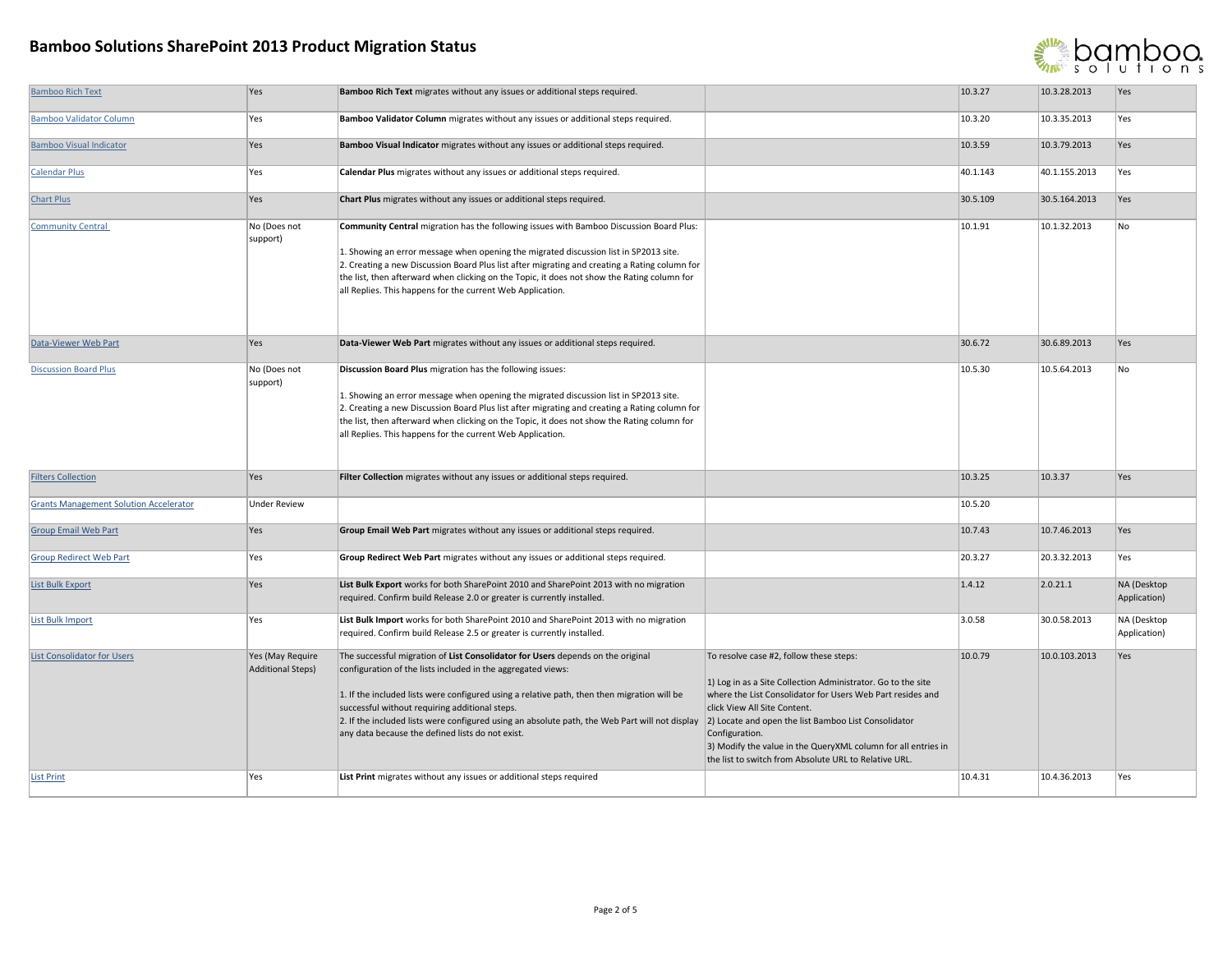

| <b>List Rollup Web Part</b>                    | Yes (May Require<br><b>Additional Steps)</b> | The successful migration of List Rollup Web Part depends on the configuration of the<br>product prior to upgrade:<br>1) If relative URLs are used and lists and/or libraries included in the aggregated view are<br>contained in the same site collection, then the migration will be successful without<br>additional steps.<br>2) If absolute URLs are used or references to lists and/or libraries are outside of the site<br>collection, no data is returned.                                                                                      | The issues described in case #2 depend on the type of rollup.<br>Schema Designer:<br>Update the existing List Rollup Schema, user needs go to<br>"Bamboo List Rollup Configuration" list and modify the<br>QueryXML to re-configure new URL and the web part works<br>fine. | 60.0.64  | 60.0.70.2013  | Yes        |
|------------------------------------------------|----------------------------------------------|--------------------------------------------------------------------------------------------------------------------------------------------------------------------------------------------------------------------------------------------------------------------------------------------------------------------------------------------------------------------------------------------------------------------------------------------------------------------------------------------------------------------------------------------------------|-----------------------------------------------------------------------------------------------------------------------------------------------------------------------------------------------------------------------------------------------------------------------------|----------|---------------|------------|
| <b>List Rotator Web Part</b>                   | Yes                                          | List Rotator Web Part migrates without any issues or additional steps required.                                                                                                                                                                                                                                                                                                                                                                                                                                                                        |                                                                                                                                                                                                                                                                             | 20.5.82  | 20.5.99.2013  | Yes        |
| List Search Advanced Web Part                  | Yes                                          | List Search Advanced Web Part migrates without any issues or additional steps required.                                                                                                                                                                                                                                                                                                                                                                                                                                                                |                                                                                                                                                                                                                                                                             | 10.8.93  | 10.8.121.2013 | Yes        |
| List Search Simple Web Part                    | Yes                                          | List Search Simple Web Part migrates without any issues or additional steps required.                                                                                                                                                                                                                                                                                                                                                                                                                                                                  |                                                                                                                                                                                                                                                                             | 20.1.140 | 20.1.167.2013 | Yes        |
| Mini-Calendar Web Part                         | Yes                                          | Mini-Calendar Web Part migrates without any issues or additional steps required.                                                                                                                                                                                                                                                                                                                                                                                                                                                                       |                                                                                                                                                                                                                                                                             | 20.8.67  | 20.8.86.2013  | <b>Yes</b> |
| <b>My Alerts Organizer</b>                     | Yes                                          | My Alerts Organizer migrates without any issues or additional steps required.                                                                                                                                                                                                                                                                                                                                                                                                                                                                          |                                                                                                                                                                                                                                                                             | 10.4.43  | 10.4.51.2013  | Yes        |
| Password Change Web Part                       | Yes                                          | Password Change Web Part migrates without any issues or additional steps required.                                                                                                                                                                                                                                                                                                                                                                                                                                                                     |                                                                                                                                                                                                                                                                             | 40.1.65  | 40.1.68.2013  | <b>Yes</b> |
| Password Expiration Web Part                   | Yes                                          | Password Expiration Web Part migrates without any issues or additional steps required.                                                                                                                                                                                                                                                                                                                                                                                                                                                                 |                                                                                                                                                                                                                                                                             | 10.6.43  | 10.6.49.2013  | Yes        |
| Password Reset Web Part                        | Yes                                          | Password Reset Web Part migrates without any issues or additional steps required.                                                                                                                                                                                                                                                                                                                                                                                                                                                                      |                                                                                                                                                                                                                                                                             | 20.4.51  | 20.4.70.2013  | Yes        |
| <b>SharePoint File Share Library</b>           | Yes                                          | SharePoint File Share Library migrates without any issues or additional steps required.                                                                                                                                                                                                                                                                                                                                                                                                                                                                |                                                                                                                                                                                                                                                                             | 20.0.60  |               | yes        |
| In/Out Schedule Board                          | Yes (May Require<br><b>Additional Steps)</b> | In/Out Schedule Board migrates successfully with the following exception:<br>1. Not showing content of Calendar in Home tab<br>2. Not showing picture for User Info Mode template in Home tab.                                                                                                                                                                                                                                                                                                                                                         |                                                                                                                                                                                                                                                                             | 10.3.55  | 10.3.79       | Yes        |
| SharePoint Knowledge Base Solution Accelerator | Yes (May Require<br>Additional Steps)        | Migration of SharePoint Knowledge Base Solution Accelerator depends on the original<br>configuration.<br>1. Relative paths: Everything works fine.<br>2. Absolute paths: After migrating, user needs to re-configure new URLs for the Web Parts.<br>3. The navigation tabs for the client and admin KB sites may disappear when upgrading from Bamboo Solutions recommends using relative URLs.<br>SharePoint 2010 to 2013. Simply run the KB Upgrade Utility from the product installer to<br>restore these tabs after installing the Knowledge Base. | The resolutions for case #3:<br>To fix this issue, run the KB Upgrade Utility from the installer.<br>Note: If the SharePoint 2010 site templates must be used,<br>update the URL of each Web Part with the correct site URL.                                                | 20.2.47  | 20.2.75.2013  | Yes        |
| <b>SharePoint Navigators</b>                   | Yes (May Require<br><b>Additional Steps)</b> | The success migration of <b>SharePoint Navigators</b> depends on the original configuration of<br>the Web Parts:<br>1. Relative path: Everything works fine.<br>2. Absolute path: After migrating, user needs to re-configure the new URL for the data<br>source and then the Web Part works fine.                                                                                                                                                                                                                                                     |                                                                                                                                                                                                                                                                             | 10.3.47  | 10.5.74.2013  | Yes        |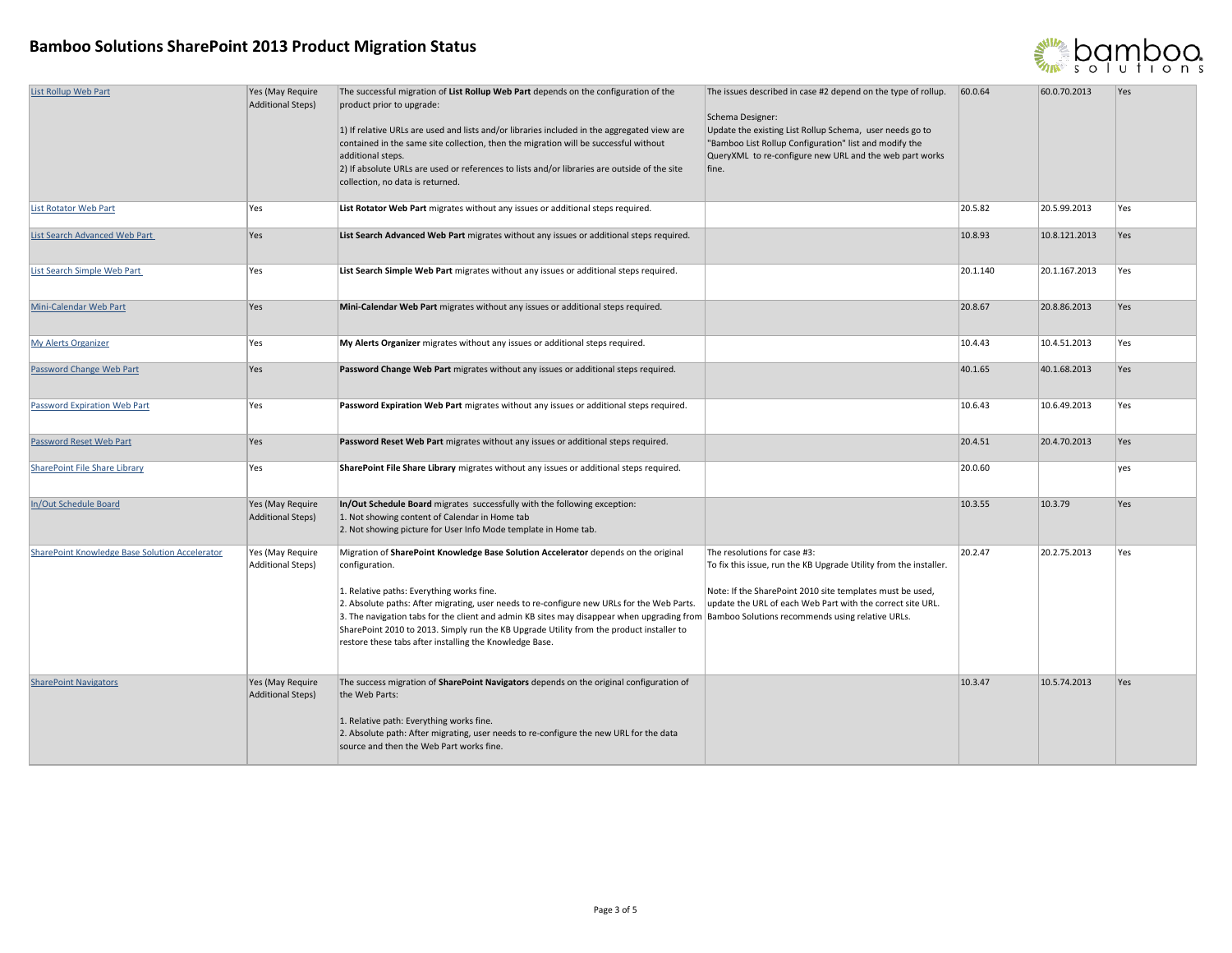

| SharePoint Poll Web Part                        | Yes (May Require<br><b>Additional Steps)</b> | Migration of SharePoint Poll Web Part depends on the original configuration of the Web<br>Parts<br>1. If the Web Parts were configured using relative paths, then then migration will be<br>successful without requiring additional steps.                                                                                                                                                                                                                                                                                                                                                                                                                                                                                                                                           |                                                                                                                                                                                                                                                                                                                                                                                                                                                                                                                                                                                                                                                                                                                                                                                                                                                                                                                                                                           | 10.4.53  | 10.4.63.2013  | Yes        |
|-------------------------------------------------|----------------------------------------------|--------------------------------------------------------------------------------------------------------------------------------------------------------------------------------------------------------------------------------------------------------------------------------------------------------------------------------------------------------------------------------------------------------------------------------------------------------------------------------------------------------------------------------------------------------------------------------------------------------------------------------------------------------------------------------------------------------------------------------------------------------------------------------------|---------------------------------------------------------------------------------------------------------------------------------------------------------------------------------------------------------------------------------------------------------------------------------------------------------------------------------------------------------------------------------------------------------------------------------------------------------------------------------------------------------------------------------------------------------------------------------------------------------------------------------------------------------------------------------------------------------------------------------------------------------------------------------------------------------------------------------------------------------------------------------------------------------------------------------------------------------------------------|----------|---------------|------------|
|                                                 |                                              | 2. If the Web Parts were configured using absolute paths: after migrating, the Web Parts<br>need to be reconfigured to use the correct URLs.                                                                                                                                                                                                                                                                                                                                                                                                                                                                                                                                                                                                                                         |                                                                                                                                                                                                                                                                                                                                                                                                                                                                                                                                                                                                                                                                                                                                                                                                                                                                                                                                                                           |          |               |            |
| SharePoint Project Management Central           | Yes (Requires<br><b>Additional Steps)</b>    | SharePoint Project Management Central migrates successfully with the following<br>exception:<br>1. Any customization made to the sites (master pages, CSS, logos, etc.) will not be retained<br>after running the in-place upgrade to SharePoint 2013.                                                                                                                                                                                                                                                                                                                                                                                                                                                                                                                               |                                                                                                                                                                                                                                                                                                                                                                                                                                                                                                                                                                                                                                                                                                                                                                                                                                                                                                                                                                           | 40.2.154 | 40.2.125.2013 | No.        |
| SharePoint Project Portfolio Dashboard          | Yes                                          | SharePoint Project Portfolio Dashboard depends on the original configuration of the Web<br>Parts:<br>1. If the Web Parts were configured using relative paths, then the migration will be<br>successful without requiring additional steps.<br>2. If the Web Parts were configured using absolute paths: After migrating, user needs to re-<br>configure the new URL for the data source and the Web Part works fine.                                                                                                                                                                                                                                                                                                                                                                | To display the mapping list from SP2010 after migrating to<br>SP2013, edit site URL in the list to match the SP2013 URL                                                                                                                                                                                                                                                                                                                                                                                                                                                                                                                                                                                                                                                                                                                                                                                                                                                   | 10.8.58  | 10.8.80.2013  | Yes        |
| <b>SharePoint Task Master</b>                   | Yes                                          | SharePoint Task Master migrates without any issues or additional steps required.                                                                                                                                                                                                                                                                                                                                                                                                                                                                                                                                                                                                                                                                                                     |                                                                                                                                                                                                                                                                                                                                                                                                                                                                                                                                                                                                                                                                                                                                                                                                                                                                                                                                                                           | 30.5.117 | 30.5.118.2013 | Yes        |
| Team Calendar Web Part                          | Yes                                          | Team Calendar migrates without any errors or additional steps required.                                                                                                                                                                                                                                                                                                                                                                                                                                                                                                                                                                                                                                                                                                              |                                                                                                                                                                                                                                                                                                                                                                                                                                                                                                                                                                                                                                                                                                                                                                                                                                                                                                                                                                           | 10.7.18  | 10.7.36.2013  | Yes        |
| <b>SharePoint User Registration Accelerator</b> | Yes                                          | SharePoint User Registration Accelerator Web Part migrates without any issues or<br>additional steps required.                                                                                                                                                                                                                                                                                                                                                                                                                                                                                                                                                                                                                                                                       |                                                                                                                                                                                                                                                                                                                                                                                                                                                                                                                                                                                                                                                                                                                                                                                                                                                                                                                                                                           | 10.3.24  | 10.3.33.2013  | <b>Yes</b> |
| <b>SharePoint Video Library</b>                 | Yes                                          | SharePoint Video Library migrates without any issues or additional steps required.                                                                                                                                                                                                                                                                                                                                                                                                                                                                                                                                                                                                                                                                                                   |                                                                                                                                                                                                                                                                                                                                                                                                                                                                                                                                                                                                                                                                                                                                                                                                                                                                                                                                                                           | 20.0.87  | 20.0.104.2013 | Yes        |
| <b>Site Creation Plus</b>                       | Yes                                          | Site Creation Plus migrates without any issues or additional steps required.                                                                                                                                                                                                                                                                                                                                                                                                                                                                                                                                                                                                                                                                                                         |                                                                                                                                                                                                                                                                                                                                                                                                                                                                                                                                                                                                                                                                                                                                                                                                                                                                                                                                                                           | 10.4.66  | 10.4.71.2013  | Yes        |
| <b>Time Tracking and Management</b>             | Yes (Requires<br><b>Additional Steps)</b>    | Time Tracking and Management migration is successful with the following exceptions:<br>1. After running the in-place upgrade, the title will be changed to "Home" instead of "Time<br>Tracking and Management" after the upgrade. See Resolutions.<br>2. After migrating from SharePoint 2010 to SharePoint 2013, the site is using the default skin<br>even though another skin is used in the original SharePoint 2010 site. See Resolutions.<br>3. Before running the in-place upgrade, if you use the absolute path in the tool pane of the<br>Timesheet Entry Web Part for the data source, then you should change them to relative<br>path before back up the content database. See Resolutions.<br>4. Require to upgrade UI2010 to UI2013 for migrated site. See Resolutions. | The resolutions for all cases as follow:<br>1. Case #1: To change the title, go to Site Settings > Look and<br>Feel > Top Link Bar or Site Settings > Look and Feel ><br>Navigation (If you have the SharePoint Server Publishing<br>Infrastructure feature activated, you will see the Navigation<br>option instead of the Top Link Bar option) and change the title.<br>2. Case #2: To change the skin after the migration, go to Time<br>Tracking and Management Control Panel > click Change Skin.<br>Under the General Settings, select the skin under Available<br>skins and click Apply.<br>3. Case #3: Before running the in-place upgrade, if you use the<br>absolute path in the tool pane of the Timesheet Entry Web Part<br>for the data source then you should change them to relative<br>path before back up the content database.<br>4: Case #4: For the migrated site, after migration we have to<br>upgrade to SP2013 UI in order to access to the site. | 10.6.35  | 10.6.88.2013  | No         |
| <b>Tree View Web Part</b>                       | Yes                                          | Tree View Web Part migrates without any issues or additional steps required.                                                                                                                                                                                                                                                                                                                                                                                                                                                                                                                                                                                                                                                                                                         |                                                                                                                                                                                                                                                                                                                                                                                                                                                                                                                                                                                                                                                                                                                                                                                                                                                                                                                                                                           | 10.7.83  | 10.8.23.2013  | Yes        |